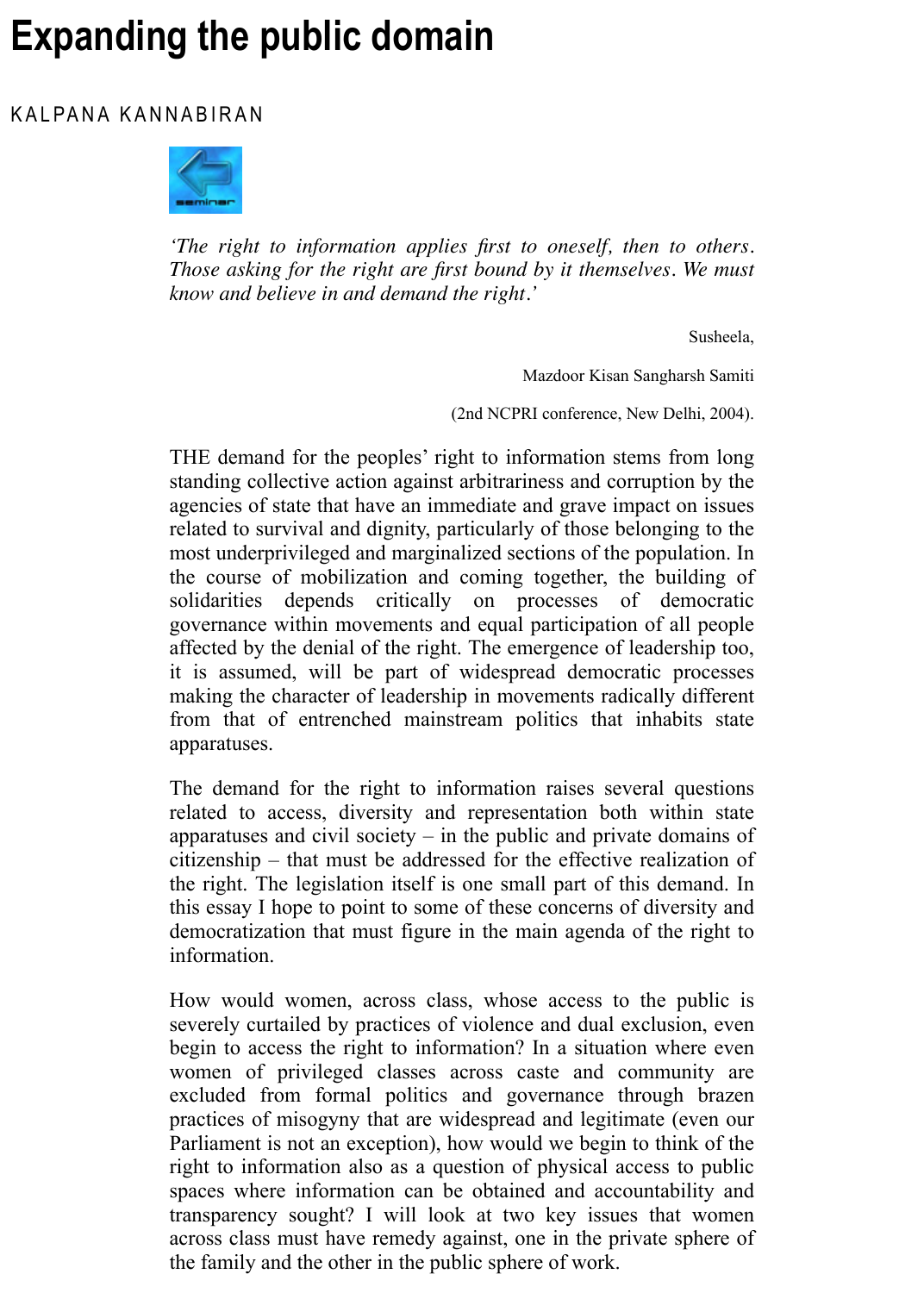The delivery of justice for women has been virtually absent. Dealing with cases of domestic violence and sexual assault on a day-to-day basis, it is clear that there has been little abatement in violence against women. Attempting to find life supports for women who suddenly find themselves hurled onto the streets after a decade or more of marriage, bigamy has always figured as a problem that dispossesses women. Yet, when the AP legislature silently passed the amendments making 498A and bigamy compoundable, the justifications given were that men suffered untold misery and violence in marriage. The law minister at that time even went on record saying that the bigamy amendment would help rural women enter second marriages unhindered.

Where is the record of the debate that led to the passing of these amendments? What were the statistical records that this move was based on? Why was there no public debate prior to the passing of these amendments? It is true that women find it very difficult to sustain charges of domestic assault and often withdraw their cases. This is not because the charges are false but because they find it easier to cope with a hostile home environment than with a hostile and misogynist public space, of which the criminal justice system and the legal profession is often a part. It is this hostility that is responsible for the failure of 498A, not the treachery of women, as people (read men) are quick to assert. What alternative mechanism will we have in place to provide effective remedies to women against the increasing violence in their homes?

**I**n 1997, the Supreme Court in response to the assault on Bhanwari Devi delivered the *Vishakha* judgment to curb sexual harassment in the work-place. As part of this process, all state governments were instructed to set up complaints committees according to specified guidelines, and were asked to report back on action taken. Universities and employers, private or public were also expected to follow this procedure. Seven years later, neither government departments nor centres of learning have cared to put these mechanisms in place according to the specifications.

Nominal committees have been set up in some places, but our information shows that none of these committees, even in premier universities and centres of higher education in the country, conform to the guidelines in any sense. In government departments, there is a complete lack of commitment to addressing this issue in any serious fashion. Yet, sexual harassment remains the single most serious problem faced by women in the workplace, posing a constant threat to security of person and affecting efficiency and work performance adversely, irrespective of position.

There are instances of women officers of the prestigious diplomatic services being harassed, assaulted even, but preferring not to report the incidents in the interest of career prospects, bearing the scars of the trauma for years later. Beginning with missions abroad down to the smallest workplace in a corner of the country, *Vishakha* must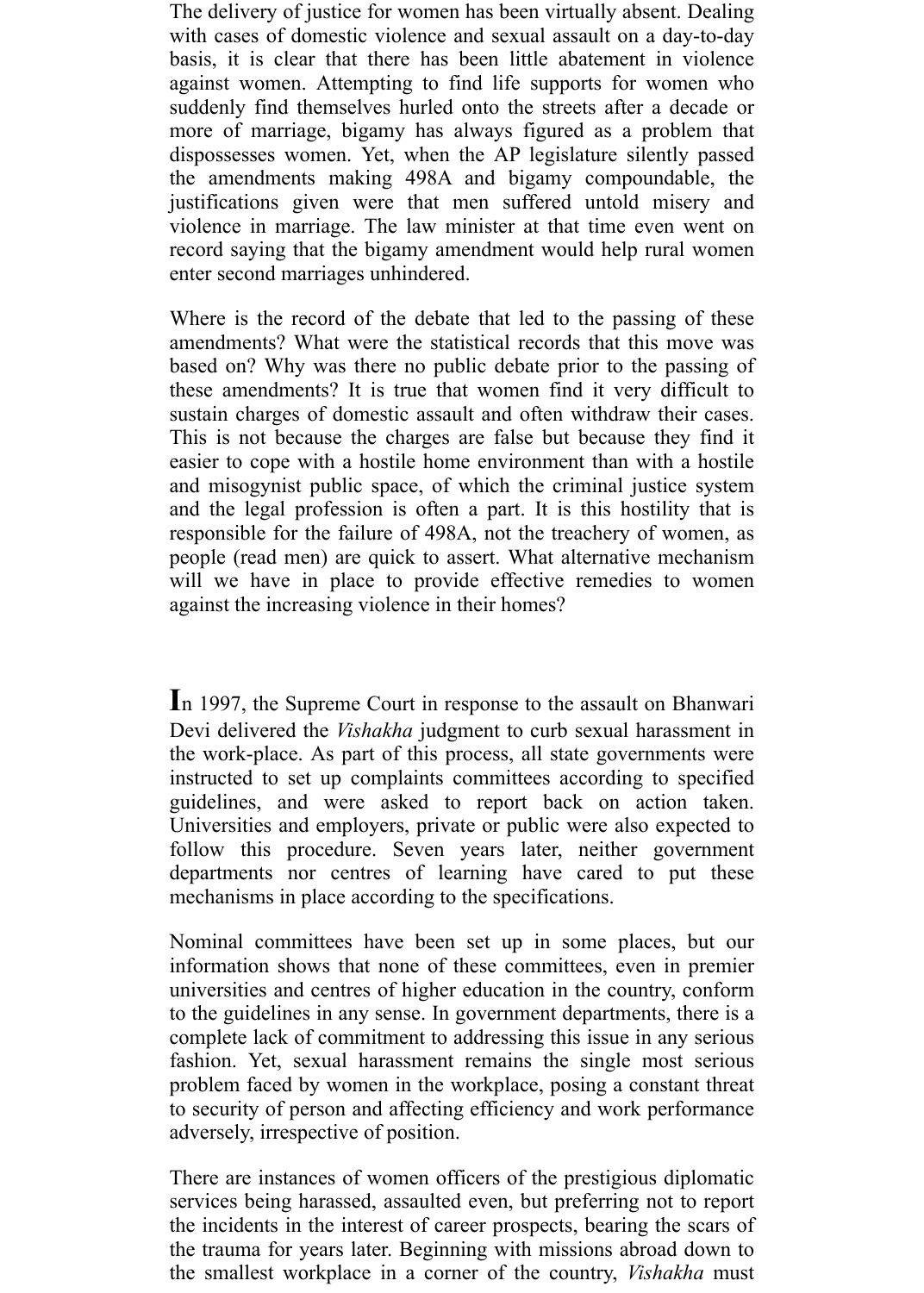apply so as to create a secure environment for women in public spaces. We also need mechanisms in place to provide for women of the working classes, in the unorganized sector for instance, or in the free trade zones, which are notorious for routinely violating women's right to dignity and security in employment. While the setting up of these committees and ensuring their effective functioning might not eliminate the problem, the process is an indispensable part of the basic human right to bodily integrity and security of person, not a question of choice.

**T**hese are only two issues, and rather arbitrarily selected. Action Aid, in its cross-country study on the impact of violence on basic education of girls found that entrenched practices of violence severely limited the participation of girls in the schooling system. And this is not the only impact of violence against girls. Our work for over a decade with women writers across the country shows that education and class privilege do not alter the fact that women are hindered in their participation in the public domain, the censorship civil society unleashes on them being far more virulent than the official censorship on grounds of sedition, and the safeguards to their freedom of expression being non-existent, unlike official censorship. And if the right to information is part of the freedom of expression, how will we as women structure it so as to make it accessible to all women?

**T**he second aspect of unhindered access concerns access to the public domain by persons with disabilities. If, as has been stated earlier in this essay, information assumes access, the progressive curtailment of access abridges the ability to seek and use information at all levels. The most serious problem in dealing with the issue of differently-abled people is the absence of any formal mechanism to record numbers and the unavailability of these numbers in the public domain. What we need at this point is an official National Disability Census that will create the information base necessary to address the issues in this sector effectively.

In this context, it is necessary also to evolve a Disability Index that will then become the reference point for all employers and institutions to measure the degree to which they conform to the antidiscrimination commitment of the state on disability issues. Providing information on the Disability Index must be made mandatory and communicated across languages, so that in the absence of requisite numbers or transparency it will become possible for persons with disabilities to seek remedial action through the formal justice delivery system.

In the context of universal primary education, how is the network of government schools equipped to make access routinely available to children with disabilities? With the exception of those mentally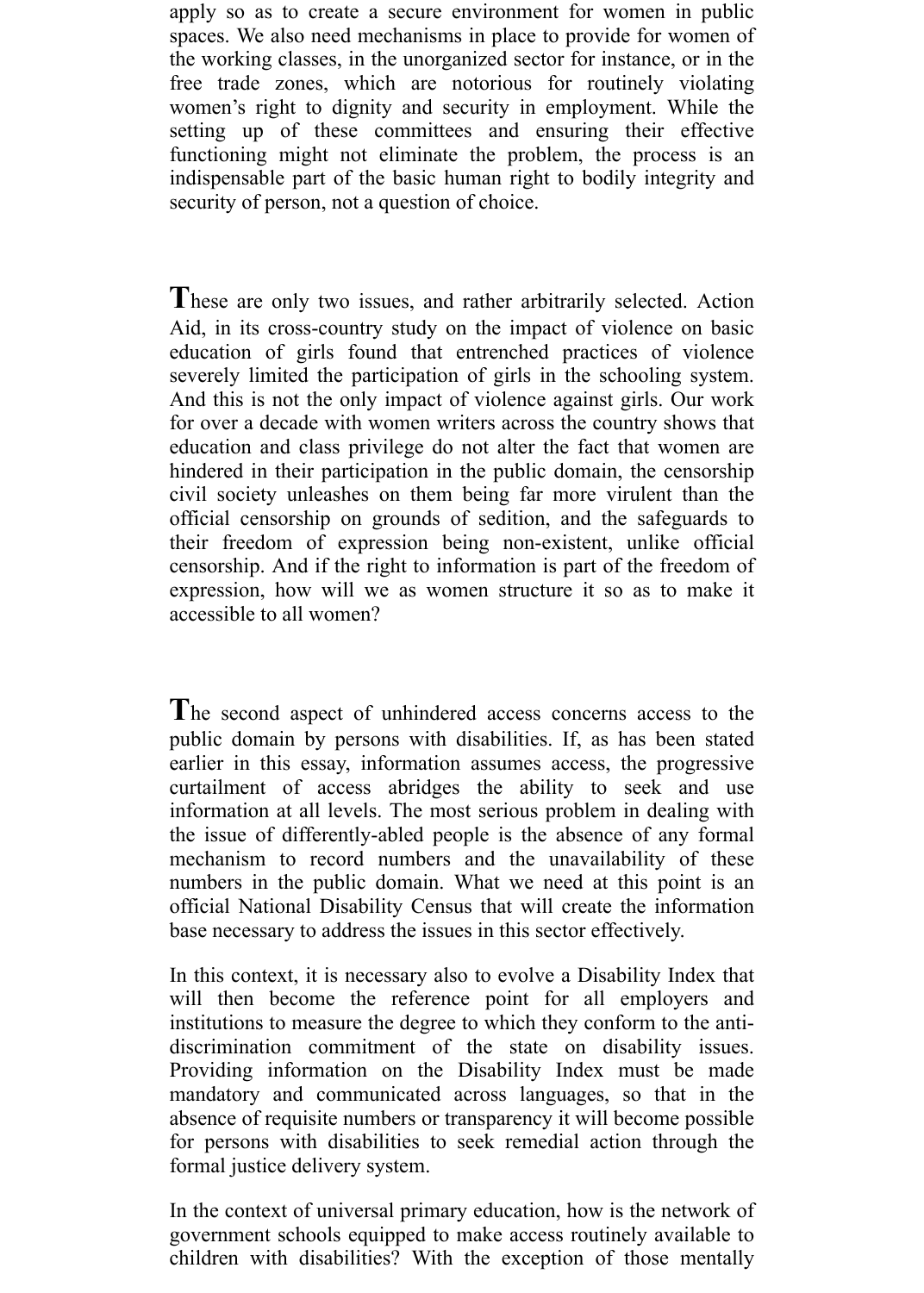challenged children who require special education, all other children could benefit with the provision of teaching aids and creation of physical access to participate in the normal/formal schooling system with ease. This would require, in the first instance, a disability census and the creation of infrastructure to fulfil the responsibility of providing access.

**Q**uestions of basic survival and adequate protection for persons with disabilities, especially women in rural areas, remain largely unaddressed. While this is part of the larger environment in which routine and systematic violence against women is endemic, it is necessary to address the specific needs and interests of women with disabilities within a broad human rights framework. The meaning of equality under the constitution has been addressed in terms of education, employment opportunities, and creation of access to public transport. While each of these are important, they also limit the scope of the issue in the very articulation.

Figures of children with disabilities being able to access normal schooling are inadequate and do not cover the field, the census being a very urgent need. The Persons with Disabilities Act does not touch upon the need for affirmative action to be made mandatory and binding on all employers, but merely ensures the creation of special facilities and protection of promotional avenues once employment has been obtained. Ironically, even while protecting the right to employment in whatever limited fashion, there has been no systematic review of rules of public employment in each sector, nor any attempt to amend or repeal provisions that violate the state's commitment to end discrimination against persons with disabilities.

The AP Judicial Services Rules have a sub clause in clause 12 that persons with bodily defect or infirmity are ineligible. While even the mere use of the terms 'bodily defect or infirmity' are objectionable and violate the fundamental right to dignity of persons with disabilities, in terms of procedures for selection, the exact applicability of these terms is not defined and the decision of whether or not to apply the provision is entirely a matter of interpretation. Visually challenged lawyers have been barred from entering the judicial services under this rule.

The *ambulift* cases have been a significant milestone in mainstreaming disability rights in judicial discourse by raising the critical question of access to public transportation by persons with disabilities. However, the applicability of the decision has been limited in characteristic fashion to air travel alone, while the majority of persons with disabilities use the cheaper modes of public transport routinely and on an everyday basis. The provision of seats and concessional travel is one small part of the solution. Facilitating easier and more dignified access, which is really the issue the *Abidi* case raises, remains unaddressed, thereby curtailing mobility of persons with disabilities in serious ways. Issues of access and mobility undoubtedly are critical elements of the right to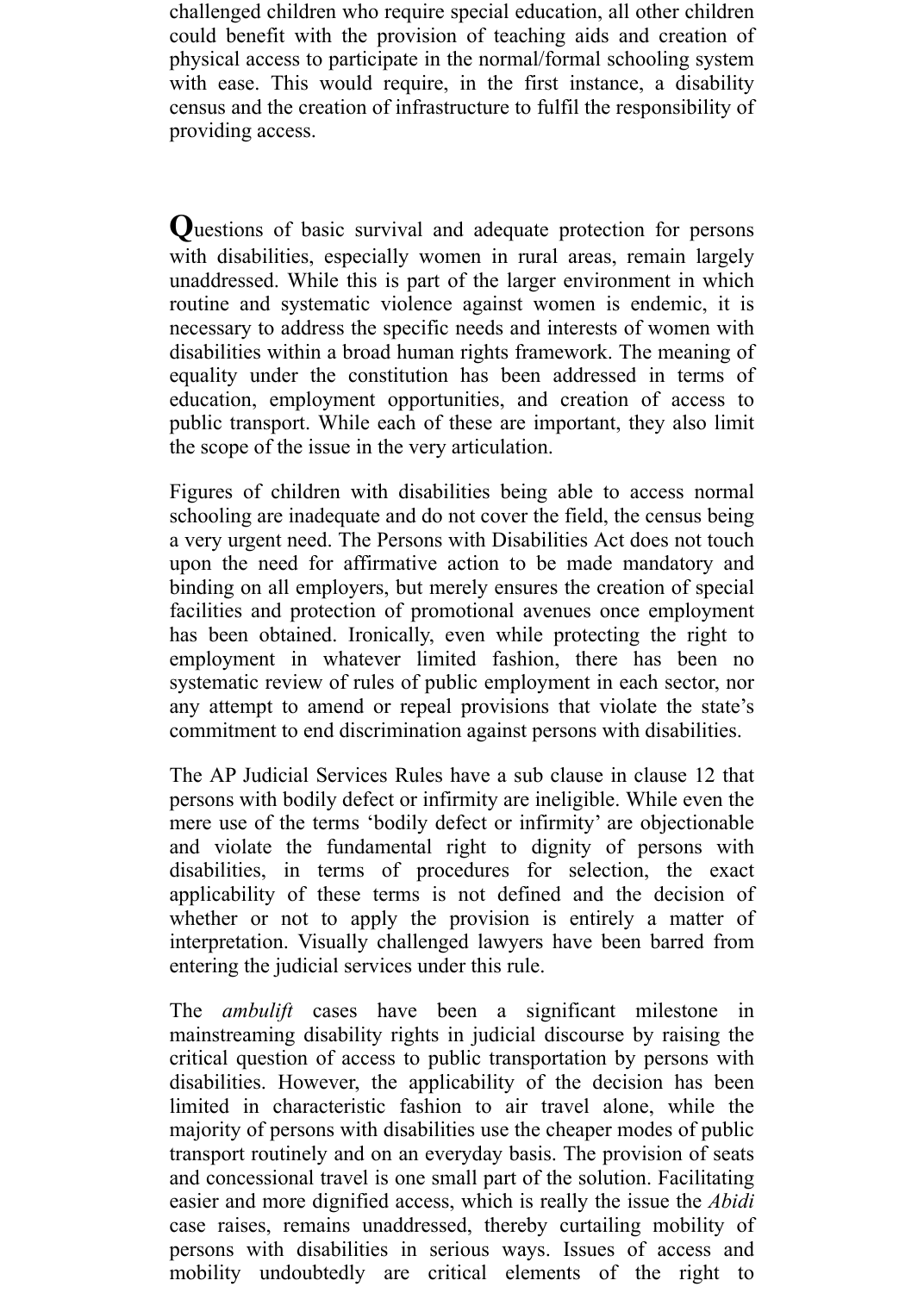information for persons with disabilities.

**Q**uestions of democratic governance within communities that have mobilized themselves around issues are addressed systematically and checks and balances put into place to steer clear of any potential for the concentration of power or its unethical use. However, while it is relatively easier to raise questions of accountability and transparency with respect to public resources and their distribution and access to marginalized communities, often the core issues of equity within communities remain largely unaddressed even within the democratic spaces of movements, various unacknowledged forms of exclusion serving to limit the public domain to a largely homogenous 'oppressed class'.

**I**t is relatively easy to pose the question of the right to information with respect to governments because there is a tradition of adversarial discourse between the state and citizen, with each end keeping the other in check. The questions are more difficult to pose with respect to oppositional struggles. The field of struggle and mass mobilization is particularly significant because it is representative of diversity in ways that the state and normative social spaces (the dominant public) are not. Issues of caste, adivasi rights, political and civil rights, questions of identity and the rights that emanate from identity politics, rights related to trade unionism and the freedom of association, rights of GLBT communities, labour rights, issue related to child rights, homelessness and so many more have broken homogenous hegemonies in civil society, rupturing boundaries and writing in processes of inclusion in the public in radically new ways.

The space of struggle itself, however, has ironically been relatively resistant to the same processes of inclusion internally, so that while representation and accountability are posited as problems without, homogeneity of interest blurs questions of diversity within. Of course, this is not to say that diversity or the lack of it is not a problem within movements. Dalit, women and minority activists have consistently critiqued the lack of inclusive diverse processes within movements. Whole new movements have grown out of this critique. Yet, problems of hierarchy, of representation, of leadership and autonomy continue to bind worlds of resistance within unnecessarily narrow confines, and tend to nurture adversarial politics between movements that address each other's concerns inadequately. Susheela's question really acquires immediate relevance in this context. Representation and voice are critical elements of the right to information and must reflect democracy within.

The right to information can only be realized through processes of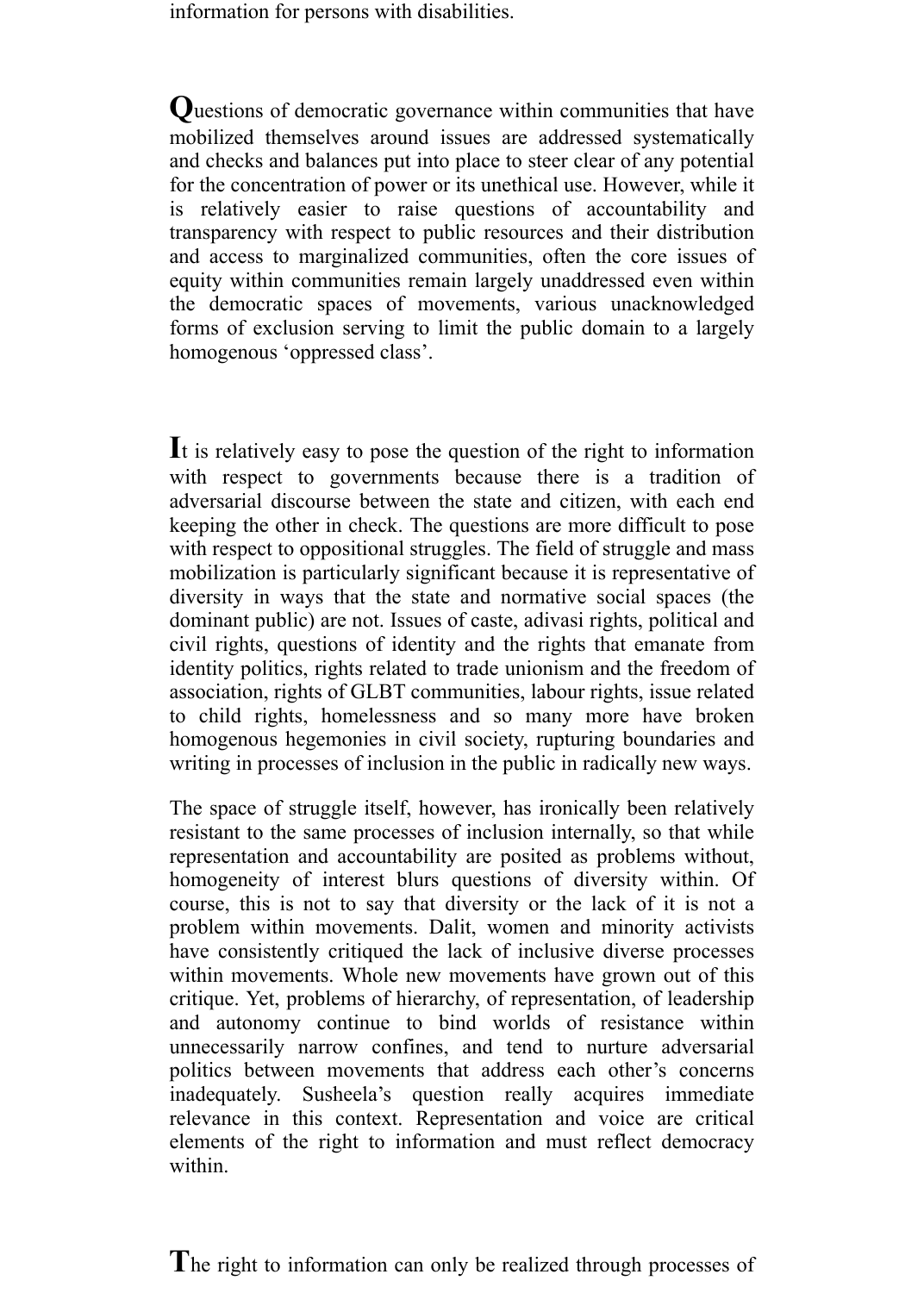inclusion and representation. If the space of social existence is undercut by exclusion and resistance to formal numerical representation; or if it is undercut by the persistence of little 'private' spaces where democracy and autonomy are legitimately suspended; or even where the lack of representation is explained away by substituting the 'representation of interests' for actual physical representation by people belonging to excluded groups, an assumption can safely be made that access to the right to information exists only in very limited and partial ways.

Women today continue to hear the argument that they are unable to rise to leadership positions within movements in sufficient numbers because they are hampered by 'natural constraints' or are so tied down by tradition that it will take them longer to break free than it has taken the men. Peace processes from the north and northeast to the south continue to exclude women and by that token their voices and interests although in most instances, women have in fact been the architects of peace on a day-to-day basis. The rights of persons with disabilities have only now begun to touch human rights movements, as also questions related to the right to sexual orientation. The space of struggle therefore remains fraught with problems on the critical issue of representation.

The public domain of the state, however, poses an even more serious problem. While information can generally be sought and obtained, albeit with difficulty with respect to most of the executive and the legislature, the judiciary at all levels remains impervious to change. In a situation where we argue that the right to information is justiciable and that it is an intrinsic part of democratic functioning, the same questions of accountability, transparency and representation must bind the judiciary as much as, if not more than, the parties making the claim. The principle is the same. Justice can only be impartial if the diversity of civil society is reflected in the constitution of the judiciary at all levels.

While women get into the subordinate judiciary, the figures for women in the judiciary are pyramidical, with the figure for the Supreme Court remaining at a constant 1, raising doubts whether this is entirely a coincidence. Figures for dalits within the judiciary exhibit the same structure, and the debate surrounding the elevation of Justice Balakrishnan is too well-known to be repeated here. There are no figures for persons with disabilities within the judiciary because there is a bar on their entry at the lowest level; the pyramid cannot rise without a base. It is necessary at this point to focus the right to information, transparency and accountability on the judiciary, because both the opacity in functioning and homogeneity in constitution confound the justice claims of people of marginalized groups. Justice must be seen to be done.

**T**he demand for the right to information, which draws on the experiences predominantly of dalit-bahujan working classes, assumes that everyone can enter the public space equally. Once they